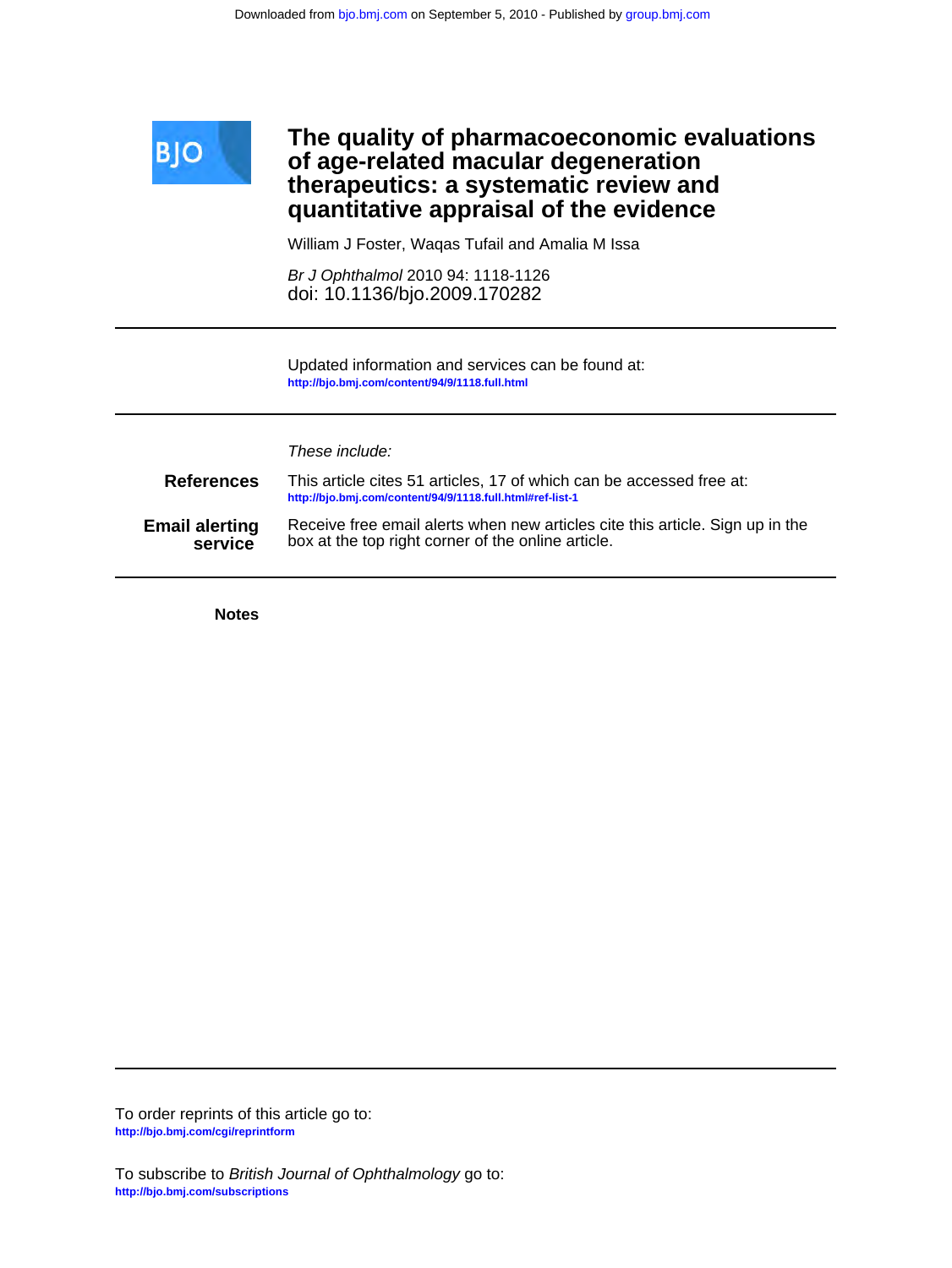# The quality of pharmacoeconomic evaluations of age-related macular degeneration therapeutics: a systematic review and quantitative appraisal of the evidence

William J Foster,  $1,2,3$  Wagas Tufail,  $4$  Amalia M Issa $3,4$ 

# See Editorial, p 1116

1 Ophthalmic Research and Nanotechnology Group, Department of Physics, University of Houston, Houston, Texas, USA <sup>2</sup>Department of Ophthalmology, Weill-Cornell Medical College at The Methodist Hospital, Houston, Texas, USA <sup>3</sup>The Methodist Hospital Research Institute, Houston, Texas, USA 4 Program in Personalized Medicine and Targeted Therapeutics, Department of Clinical Sciences and Administration, College of Pharmacy, University of Houston, Houston, Texas, USA

# Correspondence to

Dr Amalia M Issa, Program in Personalized Medicine & Targeted Therapeutics. Department of Clinical Sciences and Administration, College of Pharmacy, University of Houston, 1441 Moursund Street, Houston, TX 77030, USA; aissa@uh.edu

Accepted 30 April 2010

### ABSTRACT

Aim To appraise the quality of published pharmacoeconomic studies of therapeutic interventions for age-related macular degeneration (AMD).

Methods Systematic review of the literature and evaluation of study quality using the Quality of Health Economic Studies instrument. A systematic search of the English-language literature for economic studies of therapeutic interventions for AMD from 1990 to March 2008 was performed.

**Results** A total of 3637 articles were initially identified. Only 24 met eligibility criteria and were rated using the Quality of Health Economic Studies. The mean quality overall rating was 61.6, with quality scores ranging from 18 to 92. There was a higher mean quality score in the studies designed as clinical trials versus observational type designed studies (mean= $74.7(11.4)$ , 52.6 (16.5) respectively,  $p=0.002$ ) and studies in which the statistical analyses were clearly presented versus studies in which the statistical analyses were not so clear (mean=74.3 (12.3), 53.1 (16.1) respectively,  $p=0.004$ ). Interestingly, government funded studies exhibited a similar mean quality score to studies that were funded by industry (mean=71.0 (15.1), 61.7 (18.5) respectively,  $p=0.25$ ). A general linear model was fitted using those independent variables which were significantly associated with quality score. The variables 'study design' and 'statistics presented clearly' were found to be jointly significant and explained nearly 70% of the variation in the dependent variable  $(R^2=0.68)$ . **Conclusions** Our analysis reveals that the methodological quality of the health economic analysis of AMD therapeutic interventions in the literature is suboptimal. There is considerable variation in methodological rigour between the articles, and we have identified several attributes that are predictive of study quality.

# INTRODUCTION

Age-related macular degeneration (AMD) is a leading cause of vision loss in most developed countries, $1^{-7}$  and the exudative form of AMD may be responsible for 90% of severe vision loss from  $AMD<sup>8</sup>$  The incidence, prevalence and progression of AMD increase with age.<sup>9</sup> Analysis of the data from the Beaver Dam Eye Study<sup>10</sup> found that the 15-year cumulative incidence of AMD was 14.3% for early AMD and 3.1% for late AMD. In particular, the 15-year incidence of exudative AMD was 4.4% for participants over 75 years of age but only

0.4% for participants in the  $43-54$  age range, a statistically significant difference. The Blue Mountains Eye Study demonstrated that over 23 000 older Australians are blind from AMD, and more than 90 000 have bilateral visual impairment due to AMD.11 12 The incidence of AMD is similarly high in the UK where, in 2000, the cost of support services for AMD patients has been estimated at £6455 during the first year of a diagnosis of blindness and £6295 for each year thereafter.<sup>13</sup> AMD affects over 2.5 million Canadians.<sup>14</sup> Data from the Thessaloniki Eye Study revealed estimates of AMD comparable with other Western nations with a prevalence of 2.5% in Greece,<sup>15</sup> and similar estimates were found for Malay populations in Singapore.<sup>16</sup> About 88.5 million Americans will reach the age of 65 or older, and about 19 million will reach the age of 85 by  $2050$ ,<sup>17</sup> and it is projected that by 2050, three out of every 10 people in Europe will be over the age of  $65<sup>18</sup>$  The National Coalition on Vision Health in Canada estimates an 111% increase in AMD by 2030.<sup>14</sup> Visual impairment and vision loss can lead to a multitude of other problems including increased fall risks and increased dependence on care givers. $^{19-24}$  AMD is, therefore, of growing socio-economic and public health concern.

The therapeutic options available to treat AMD have grown considerably over the last two decades (figure 1). Current treatment modalities for exudative macular degeneration include periodic intravitreal injections of anti-VEGF medications (Lucentis, Avastin or Macugen), photodynamic therapy with Visudyne and (rarely) thermal ablation of the neovascular membrane with an argon or solid-state laser. In the USA, treatment with Lucentis or Avastin is currently the most commonly utilised therapy. All of these therapies are targeted towards the treatment of exudative macular degeneration.

This increase in therapeutic options has also given rise to health economic analyses of AMD therapeutic interventions in the ophthalmic literature.Such economic analyses are often cited in formulating reimbursement decisions,25 <sup>26</sup> consensus guidelines<sup>9</sup> and policy statements.<sup>27</sup> <sup>28</sup> Indeed, there is currently an ongoing debate regarding the cost-effectiveness of ranibizumab (Lucentis) versus bevacizumab (Avastin) in the USA.29

Although there is increasing interest and use of economic analysis in policy-making, few studies have been conducted, that we are aware of, to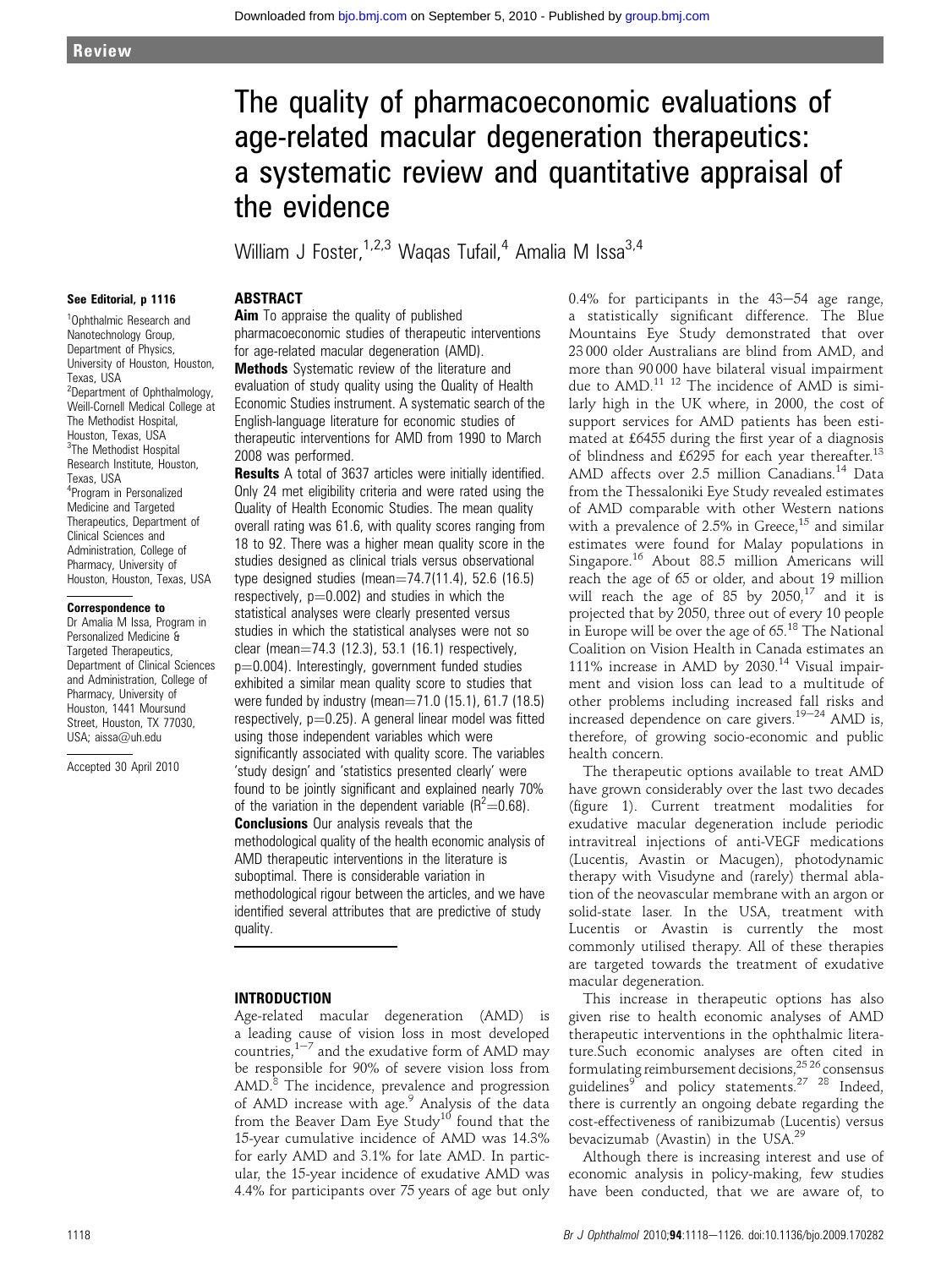**Figure 1** Therapeutic interventions for age-related macular degeneration by year of approval by the United States Food and Drug Administration.



systematically review and assess the quality of the economic evaluations of AMD therapeutics. It is clearly important to critically appraise this body of literature that, increasingly, policy makers are relying on to make decisions that could potentially affect thousands of patients.

Given the growing importance of pharmacoeconomic evaluations of AMD therapeutics, we systematically reviewed the literature to identify and critically appraise the published economic analyses of AMD therapeutics. A glossary of relevant common terms used in economic analyses is shown in box 1.

Our objective was to determine whether sufficient quality evidence exists regarding economic evaluations of therapeutics for AMD. Our specific aims were to appraise the quality of health economic studies of AMD therapeutics using a validated instrument, and to identify predictors of study quality.

# **METHODS**

# Study identification and selection

We conducted a systematic search of the literature, for economic studies of AMD therapeutics published between January 1990 and March 2008; in accordance with the meta-analysis of observational studies in epidemiology guidelines.<sup>30</sup> The main search strategies are delineated in table 1. We performed database searches using PubMed, the National Institute of Clinical Excellence, EconLit, Health STAR, Cochrane, the Tufts CEA Registry, and the Canadian Council of Technology Assessment in Health Care. The reference lists of identified studies were also searched for potentially relevant articles.

Two investigators, who were blinded to author and source information (ie, journal and institution), independently reviewed abstracts. The full text of any articles that were flagged

# Box 1 Glossary of health economic analyses and related terms

Internal validity: the study conclusions represent within the study

External validity: the representativeness of generalisability of an experimental study

Quality of Health Economic Studies (QHES): a validated instrument (test) that evaluates the quality of studies in health economics Dependent variable: the variable or outcome measure that the researcher believes is under the influence of some treatment or exposure Independent variable: a variable that is presumed to influence the outcome measure or dependent vairable

Cost benefit analysis (CBA): an evaluative technique of making economic decisions by weighing the value of all resources consumed (expected total costs) in implementing a programme or intervention against the value of outcome (expected total benefits) in order to choose the best option; both the costs and benefits are expressed in monetary terms

Cost-effectiveness analysis (CEA): a form of economic evaluation to make economic decisions by comparing the relative costs and outcomes (effects); the outcomes can be expressed using measures such as disability-adjusted life years and quality-adjusted life years Cost minimisation analysis: a relatively easy approach for making pharmacoeconomic decisions by comparing the costs of two or more drugs which have similar or identical outcomes or effectiveness rates such as equal efficacy and tolerability

Cost utility (CU): a special case of CEA where the outcomes are the benefit of the health-related intervention produced in terms of the number of years lived in full health by the beneficiaries such as Quality-Adjusted Life Years

Disability-Adjusted Life Year (DALY): a measure of both morbidity and mortality due to disease; includes the number of 'healthy' years of life lost to premature death as well as disability

Quality-Adjusted Life Year (QALY): the number of years of life that will be added by an intervention, modified by the quality of the additional years (ie, reduced for disabilities such as blindness and need to utilise a wheelchair)

Incidence: the frequency at which a finding (for example, a disease) appears in the studied population; for example, the incidence of exudative ARMD in the USA in 1990 would be the number of newly diagnosed US patients in the year 1990

Cumulative incidence: the frequency at which a finding (for example, a disease) appears in the study population, over a given period of time divided by the size of the population initially at risk

Type of economic evaluation: economic evaluations involve the identification, measurement, and valuation, and then comparison of the costs and outcomes of two or more alternative interventions

Perspective or economic model perspective: the viewpoint chosen for the analysis—that is, does the model take the perspective of the payer, society, or a policy maker?

Dichotomous criteria: fall into one of two different states (ie, yes or no; male or female)

Joint association: two or more independent vairables have an effect on the dependent vairable together, where the independent variables cannot be interpreted separately

Jointly significant: two or more independent vairables have an effect on the dependent variable together where the findings occurring by chance alone in below a certain percentage (ie, 5%)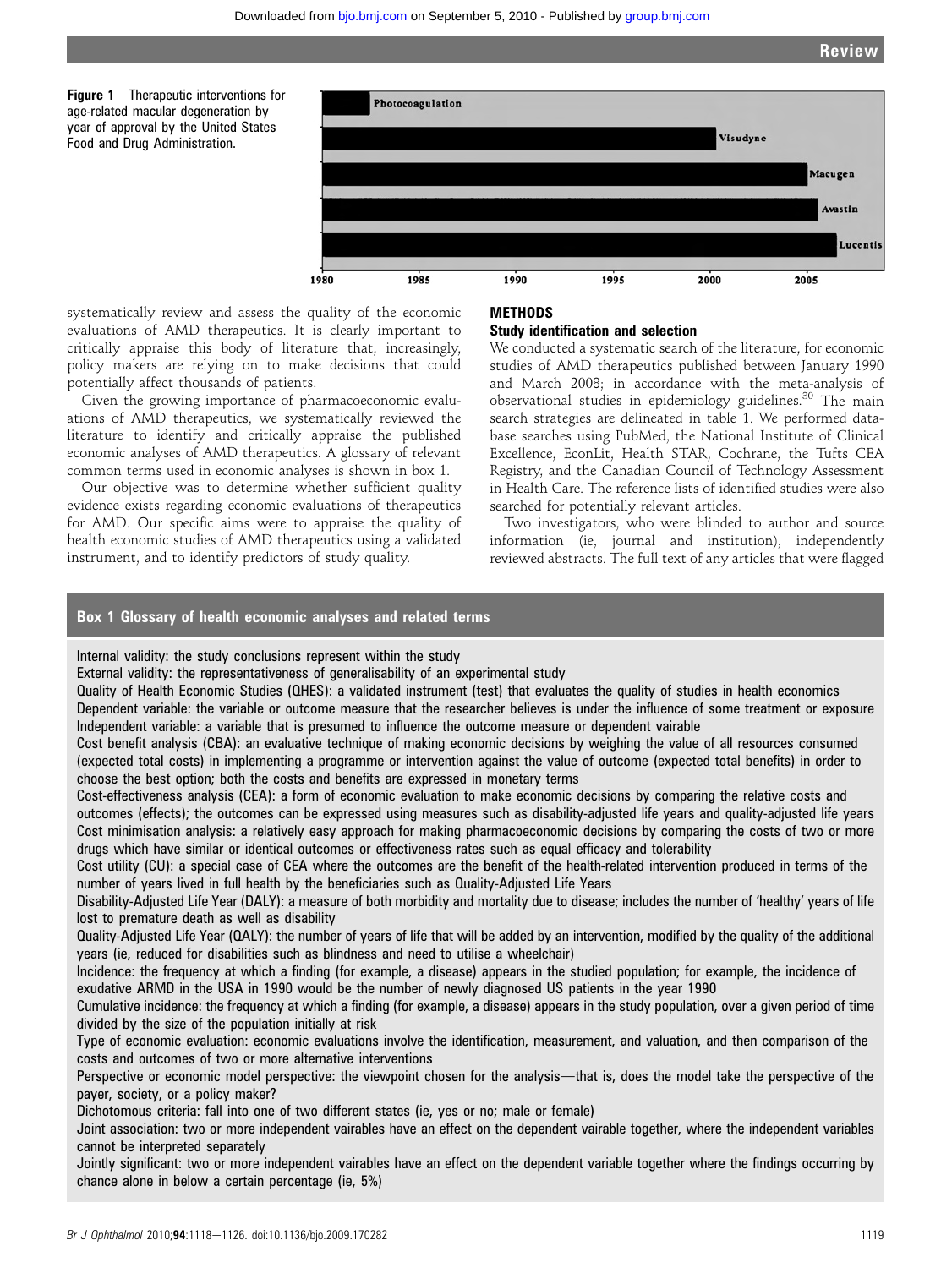#### Review

#### Table 1 Search strategies

| Age-related macular degeneration OR | AND cost-effectiveness               |
|-------------------------------------|--------------------------------------|
| macular degeneration                | AND cost-utility                     |
|                                     | AND cost-benefit                     |
|                                     | AND cost-minimisation                |
|                                     | AND economic                         |
| Avastin OR Bevacizumab              | AND cost                             |
|                                     | AND economic                         |
|                                     | AND cost-effectiveness               |
|                                     | AND cost-utility                     |
|                                     | AND cost-benefit                     |
|                                     | AND cost-minimisation                |
| Macugen OR pegaptanib sodium        | AND cost                             |
|                                     | AND economic                         |
|                                     | AND cost-effectiveness               |
|                                     | AND cost-utility                     |
|                                     | AND cost-benefit                     |
|                                     | AND cost-minimisation                |
| Lucentis OR pegaptanib              | AND cost                             |
|                                     | AND economic                         |
|                                     | AND cost-effectiveness               |
|                                     | AND cost-utility                     |
|                                     | AND cost-benefit                     |
|                                     | AND cost-minimisation                |
| (Visudyne OR verteporfin) AND       | AND cost                             |
| photodynamic therapy                | AND economic                         |
|                                     | AND cost-effectiveness               |
|                                     | AND cost-utility                     |
|                                     | AND cost-benefit                     |
|                                     | AND cost-minimisation                |
| Photocoagulation                    | AND cost                             |
|                                     | AND economic                         |
|                                     | AND cost-effectiveness               |
|                                     | AND cost-utility                     |
|                                     | AND cost-benefit                     |
|                                     | AND cost-minimisation                |
| Reimbursement                       | AND age-related macular degeneration |
|                                     | AND Macugen or Pegaptanib            |
|                                     | AND Ranibizumab or Lucentis          |
|                                     | AND bevacizumab or avastin           |

as relevant by either of the reviewers was obtained for further review. We also retrieved the full text of any articles for which it was not possible to determine relevance from the abstract. At this initial screening stage, our objective was to identify any and all articles that described health economic analyses for any AMD therapeutic intervention. Studies were limited to English language publications and were only excluded at this stage if they lacked relevance to AMD or did not deal with human populations.

Two reviewers independently reviewed any articles that passed our initial screening criteria in order to determine whether they should be accepted for further review. Reviewers were not blinded to journal or authors at this second stage. Studies were excluded for either of the following reasons: (1) studies that were not a true economic evaluation (including cost-effectiveness analysis, cost-utility analysis, cost-benefit analysis or cost-minimisation analysis) and (2) studies that were descriptive or reviews only. The two reviewers independently abstracted detailed data onto a structured form, including information on the type of economic evaluation, the type of economic model, the economic model perspective (ie, payer, societal, policy maker), the specific therapeutic product for AMD that was assessed or products compared, the year of analysis if

applicable, the study location (ie, country), the population studied and the type of funding source.

# Evaluating the quality of the studies

We used a validated quality-scoring instrument designed to measure the quality of economic analyses.<sup>31 32</sup> This instrument, the Quality of Health Economic Studies (QHES), consists of 16 dichotomous criteria, with each criterion weighted. To develop the QHES, an international panel of expert health economists originally selected the 16 criteria that cover the essential domains typically used to evaluate the reliability of an economic analysis. Thus, content validity, an important criterion for the adoption of a rating instrument as scientifically sound, was established $31$   $32$  (ie, to ascertain that the scale is representative of the content of the domains being measured). A second panel with expertise in health economics was then surveyed to generate the weighted values assigned to the criteria (ie, criterion validity was established). A prospective study was conducted to validate the QHES with a third panel of health economists.<sup>31 32</sup> Furthermore, QHES has been favourably evaluated in comparison with other instruments including the BMJ Guidelines,<sup>33</sup> the Journal of the American Medical Association User's Guide to the Medical Literature<sup>34 35</sup> and the Canadian guidelines for economic evaluation and drugs<sup>36</sup> as well as favourably assessed for reliability. $37$  Since its development, the QHES has been reliably applied to evaluate health economic studies in various areas including digestive diseases,<sup>38</sup> physical therapy,  $39$  genetics services,  $40$  surgical treatment for obesity  $41$ and the use of drug-eluting stents for cardiovascular disease.<sup>42</sup> QHES scoring proceeds from 0 (worst quality) to 100 (highest quality), with high-quality studies considered as those scoring between 75 and 100 points. As originally developed and validated, $31^{32}$  the quality categories are as follows: category 1 represents studies of very poor quality (scoring between 0 and 24); studies of poor quality  $(25-49)$  fall into category 2; category 3 encompasses those studies of moderate quality (scoring  $50-74$  points); and those studies in category 4 are considered of high quality (scoring  $75-100$ ). Both reviewers independently rated each article using the QHES. We agreed on the interpretations of the criteria contained in the QHES instrument prior to scoring any articles, to avoid different interpretation due to ambiguities.

#### Statistical analyses

Descriptive statistics were used to summarise quality scores. To determine predictive variables of study quality, we used the QHES as the dependent or outcome variable. We examined the following independent variables: type of economic analysis; years since publication ( $<$ 3 or  $\geq$ 3 years); number of study authors (four or less vs five or more); type of funding (government vs private); number of comparator groups (one vs more than one); study design (controlled clinical trial vs observational study); study direction (prospective vs retrospective study); whether statistical analyses (ie, whether the statistical tests and the way that the analyses were conducted using standard methods) in each study were presented clearly; whether the length of follow-up was presented; and whether sample size was explicitly stated. General linear models including analysis of variance (ANOVA) and linear regression were used to assess univariate associations of each independent variable on quality score. The F test statistic from these linear models was used to determine statistical significance, with p values <0.05 considered as an indication of statistical significance. Based on the univariate results, a parsimonious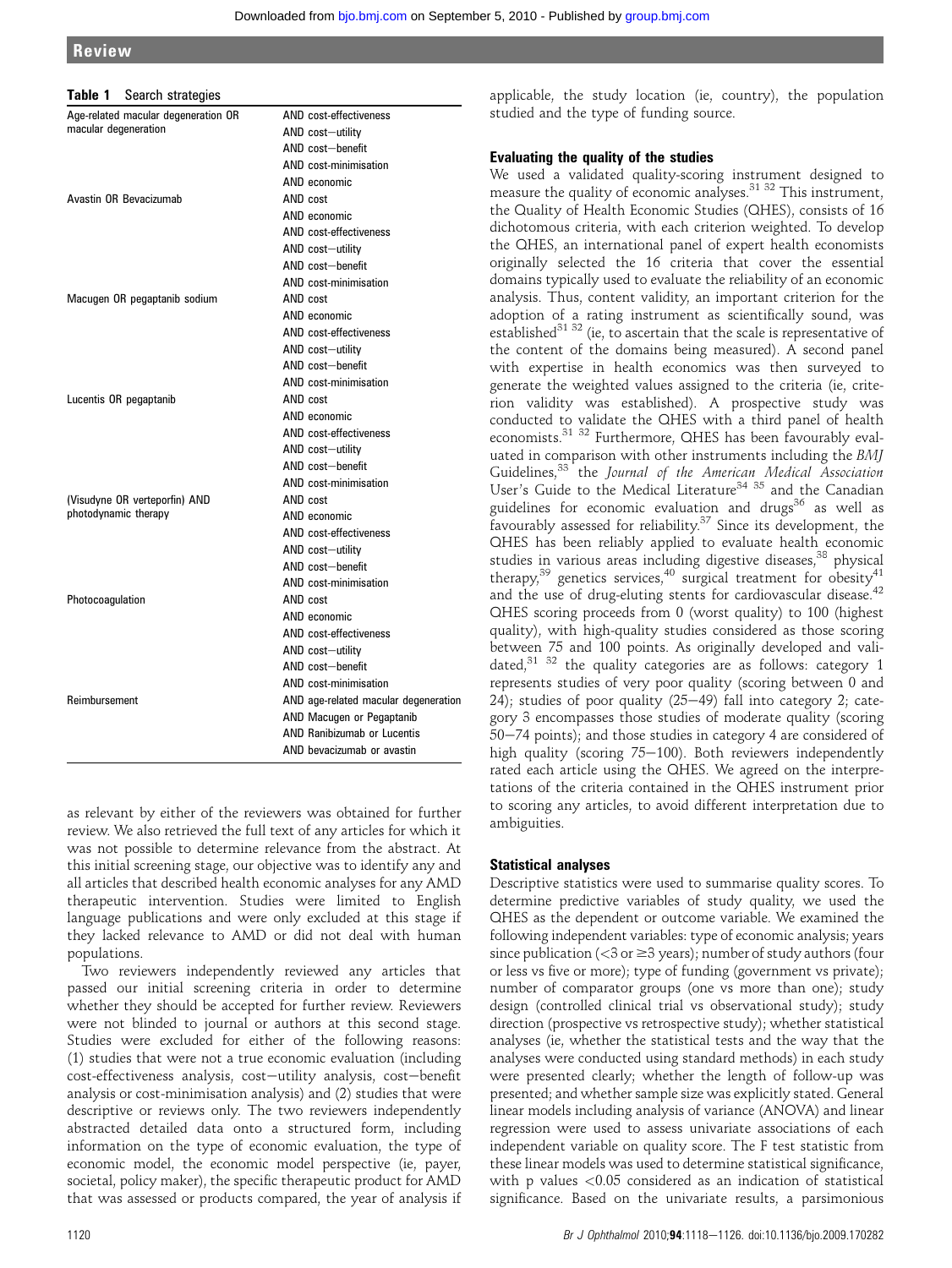multivariate model was employed to assess the joint association of these independent variables with QHES score.

# RESULTS

Our initial search of the literature yielded a total of 3637 articles (figure 2). Of these, 97 titles and abstracts met inclusion criteria for initial screening, and only 24 articles were included in the final analysis.

The characteristics of the studies that were analysed are described in table 2. The mean quality score overall was 61.6, with QHES scores ranging from 18 to 92. Of the quality criteria assessed, the most commonly missing were not displaying the components or scope of the economic model clearly or transparently (73.91%); not using or not justifying the use of health outcome measures or scales (73.91%); failing to explicitly discuss the direction of bias (60.87%); and not disclosing the perspective of the analysis (60.87%) (table 3). Overall, the intraclass correlation between the two raters was 0.807 (95% CI 0.760 to 0.966).

Our analysis of variables to identify predictors of study quality revealed that there was a higher mean quality score in the studies designed as clinical trials versus observational type designed studies (mean=74.7 (11.4), 52.6 (16.5), respectively;  $p=0.002$ ) (table 4). Studies in which the statistical analyses were clearly presented had a higher mean quality score than papers in which the statistical analyses were not clearly presented (mean=74.3 (12.3), 53.1 (16.1), respectively;  $p=0.004$ ). There was an indication of a somewhat higher mean quality score for studies designed prospectively versus retrospectively, falling just short of statistical significance (mean=71.3 (13.5), 59.2 (19.7), respectively; p=0.10). Government-funded studies exhibited a similar mean quality score to studies that were funded by industry (mean=71.0 (15.1), 61.7 (18.5), respectively; p=0.25). A general linear model was fitted using those independent variables which were significantly associated with quality score. The variables 'study design' and 'statistics presented clearly' were found to be jointly significant in the model and explained



**Figure 2** Flow diagram summarising systematic study selection process.

nearly 70% of the variation in the dependent variable ( $R^2$ =0.68). The variable 'study design' was significant at  $p=0.0009$ , and the variable 'statistics presented clearly' was significant at  $p=0.002$ .

#### **DISCUSSION**

Given the increasing use of pharmacoeconomic analyses to formulate decisions regarding reimbursement policies, both by private insurers, such as in the US healthcare system<sup>25</sup>, and by governments,  $26-28$  42 43 including the UK National Institute for Health and Clinical Excellence and the Canadian Agency for Drugs and Technologies in Health, we sought to systematically review and rate the quality of published economic evaluations of AMD therapeutics. Our analysis revealed that less than onequarter of AMD therapeutic economic studies meet criteria for high quality, as assessed by a validated instrument. The mean quality rating overall was 61.6, with quality scores ranging from 18 to 92. The studies we evaluated generally fell below the threshold of 75 points on the QHES scale, below which, it has been suggested, is indicative of modest quality.<sup>32</sup> We found that quality appears to depend on study design and clear presentation of statistical analysis. Indeed, some 52% of studies did not appear to explicitly use sensitivity analysis to ascertain that a wide range of underlying assumptions were adequately addressed; a finding that others<sup>31 37</sup> have interpreted in different contexts as suggesting a lack of generalisability of the given model to relevant populations. We found that many of the studies evaluated did not clearly display the study methods and analysis of the economic model. Given that health economic studies are intended to be used in clinical decision-making and are increasingly being incorporated into practice guidelines, it is surprising that over 70% of the evaluated studies do not provide details regarding the components of the economic model. It is therefore not possible to adequately judge the validity of the model as presented. Furthermore, some 61% of studies failed to discuss the duration of bias and did not disclose the perspective of the analysis explicitly. Addressing potential biases in economic model assumptions is an important and well-accepted standard of performing health economic analysis,  $31^{32}$  particularly since variations in model assumptions can affect the overall result. Failure to explicitly discuss the direction and magnitude of potential biases may lead to overstatement of model results.

Our systematic review of the literature regarding economic analysis of AMD therapeutic interventions and quantitative assessment of study quality using the QHES is limited by several factors. One limitation lies in the use of QHES as a measure of quality. Despite being a validated measure of quality, the QHES mainly reliably measures internal validity of economic studies rather than external validity. Thus, for any given study, it may be difficult to ascertain generalisability and applicability in a particular clinical population of the pharmacoeconomic analysis. Nevertheless, the QHES remains a well-validated instrument for measuring the quality of economic studies, and is useful in shedding light on the utility of the body of economic studies for AMD therapeutic interventions. Indeed, as previously mentioned, the QHES has been reliably applied to evaluate health economic studies in various areas including digestive diseases,<sup>38</sup> physical therapy,<sup>39</sup> genetics services,<sup>40</sup> surgical treatment for obesity<sup>41</sup> and the use of drug-eluting stents for cardiovascular disease.<sup>42</sup> The QHES summary scores for these studies ranged from 63 to 87.1, thereby suggesting wide variation in the quality of published health economic analyses across different disease states. Second, it is possible that additional data (such as that found in the grey literature), which would have added to our study, is available in analyses that we were unable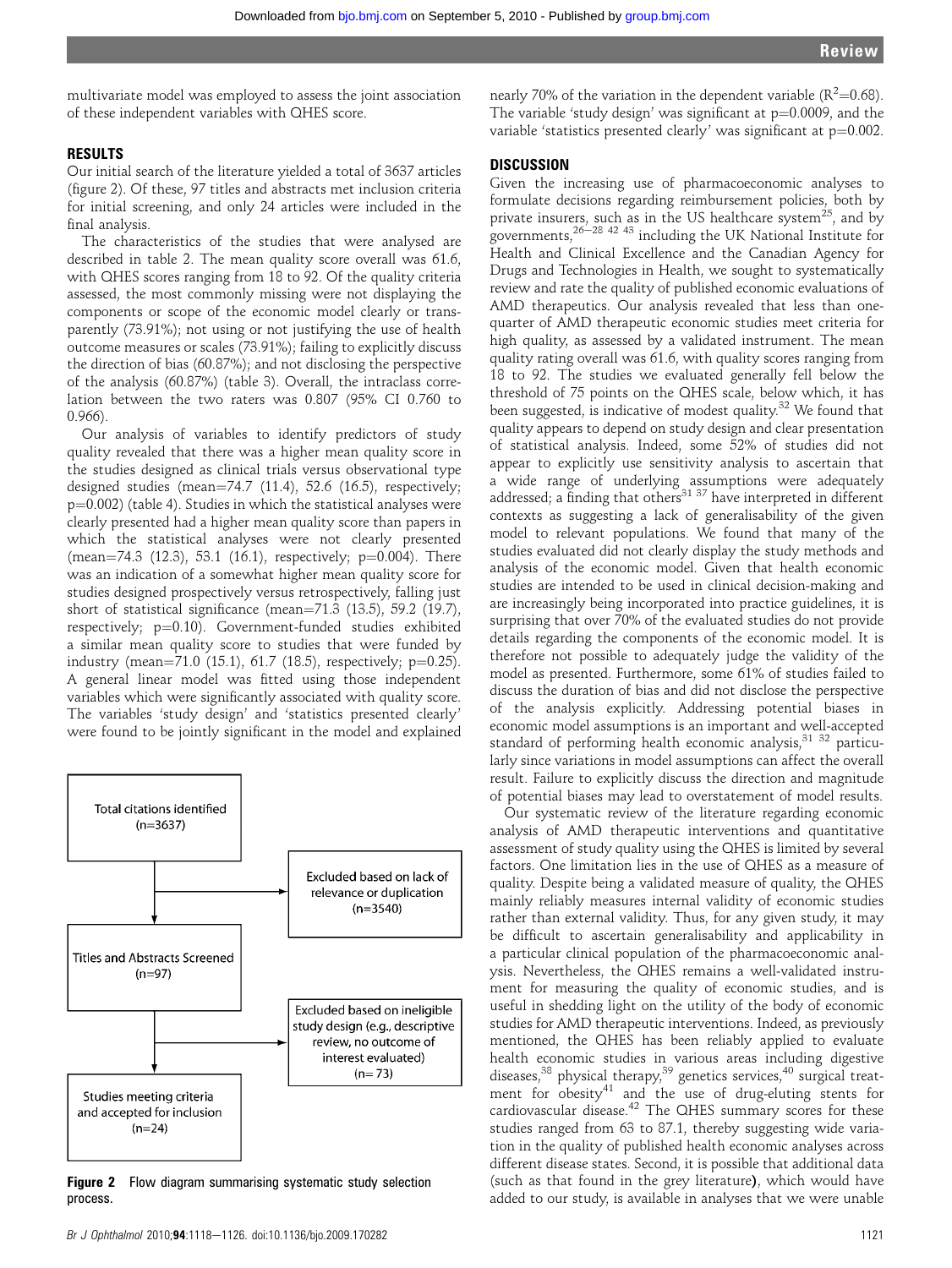| Study                                                          | Therapeutic intervention                            | Economic evaluation type    | Economic model<br>perspective | model type<br>Economic | analysis<br>Year of | Location of<br>data/study | population studied<br>Type of                                                      | Funding source                                                                                                                                                                                                            |
|----------------------------------------------------------------|-----------------------------------------------------|-----------------------------|-------------------------------|------------------------|---------------------|---------------------------|------------------------------------------------------------------------------------|---------------------------------------------------------------------------------------------------------------------------------------------------------------------------------------------------------------------------|
| (MSAC), 200144<br>Committee<br>Advisory<br>Services<br>Medical | Photodynamic therapy with<br>Visudyne (verteporfin) | Cost-effectiveness analysis | Maker<br>Policy               | $\epsilon$             | Э                   | Australia                 | permanent nursing home<br>Community nursing,<br>residency                          | Government                                                                                                                                                                                                                |
| Donati, 2007 <sup>45</sup>                                     | Photodynamic therapy with<br>Visudyne (verteporfin) | Cost-effectiveness analysis | Societal                      | Markov                 | Э                   | Switzerland               | Perspective clinical trial                                                         | ₽                                                                                                                                                                                                                         |
| Lees <i>et al</i> ,<br>2003 <sup>46</sup>                      | Photodynamic therapy with<br>Visudyne (verteporfin) | Cost-effectiveness analysis | Societal                      | CEA                    | S                   | Australia                 | community care, accidental<br>Nursing home, home and<br>falls, disability pension. | $\epsilon$                                                                                                                                                                                                                |
| đ,<br>Hopley <i>et</i><br>2004 <sup>47</sup>                   | Photodynamic therapy with<br>Visudyne (verteporfin) | Cost-utility analysis       | Payer                         | Decision analytic      | 呈                   | Australia                 | TAP Study                                                                          | Westmead Millennium<br>Institute, University<br>of Sydney                                                                                                                                                                 |
| Bansback <i>et al</i> ,<br>2006 <sup>48</sup>                  | Photodynamic Therapy with<br>Visudyne (Verteporfin) | Cost-effectiveness analysis | Societal                      | Markov                 | ₽                   | $\leq$                    | AMD patients from<br>TAP Study                                                     | Novartis                                                                                                                                                                                                                  |
| NICE, 200349                                                   | Photodynamic therapy with<br>Visudyne (verteporfin) | Cost-effectiveness analysis | Societal                      | <b>AUG</b>             | Э                   | $\leq$                    | TAP and VIP Studies                                                                | Government (National<br>nstitute of Clinical<br>Excellence)                                                                                                                                                               |
| et al, 2001 <sup>50</sup><br>Shama                             | Photodynamic therapy with<br>Visudyne (verteporfin) | Cost-utility analysis       | Payer                         | Markov                 | S                   | Canada                    | TAP Study                                                                          | The E.A. Baker Foundation; The<br>The Principals Research<br>nitiative Fund, Queen's<br>University; The Jeanne<br>JP Bickell Foundation;<br>Foundation; Wills Eye<br>The Retina Research<br>Mance Foundation;<br>Hospital |
| Muslera and<br>Natal, 2006 <sup>51</sup>                       | Photodynamic therapy with<br>Visudyne (verteporfin) | Cost-effectiveness analysis | Government Societal           | <b>CEA</b> analysis    | Э                   | Spain                     | TAP and VIP Studies                                                                | $\epsilon$                                                                                                                                                                                                                |
| Rein <i>et al</i> ,<br>2007 <sup>52</sup>                      | AREDS, vitamin therapy                              | Cost-effectiveness analysis | ₽                             | СEA                    | 2003-2007 USA       |                           | AREDS Study data                                                                   | Translation; Centers for Disease<br>Division of Diabetes<br>Control and<br>Prevention                                                                                                                                     |
| Trevithick et al,<br>2004 <sup>53</sup>                        | <b>AREDS</b> antioxidant<br>supplementation         | Cost-effectiveness analysis | nment<br>Goverr               | CBA                    | 2001                | Canada                    | Beaver Dam AREDS studies                                                           | $\epsilon$                                                                                                                                                                                                                |
| र्न<br>Smith et $\frac{1}{2002}$ <sup>54</sup>                 | Photodynamic therapy with<br>Visudyne (verteporfin) | Cost-effectiveness analysis | $\epsilon$                    | Markov                 | S                   | $\leq$                    | (presenting subfoveal CNV<br>Patients with wet AMD<br>lesions)                     | Novartis Ophthalmic                                                                                                                                                                                                       |
| Earnshaw <i>et al</i> ,<br>2005 <sup>55</sup>                  | Pegaptanib                                          | Cost-utility analysis       | Societal                      | Markov                 | 呈                   | USA                       | Based on US 2000<br>census data                                                    | Pfizer and Eyetech<br>Pharmaceuticals                                                                                                                                                                                     |
| र्न,<br>Smith et a<br>2004 <sup>56</sup>                       | Photodynamic therapy with<br>Visudyne (verteporfin) | Cost-effectiveness analysis | nment<br>Govern               | Markov                 | $\epsilon$          | $\leq$                    | choroidal neovascular AMD<br>Predominantly classic<br>patients                     | Novartis AG, Switzerland                                                                                                                                                                                                  |
| Hopley <i>et al</i> ,<br>2004 <sup>57</sup>                    | Photodynamic therapy with<br>Visudyne (verteporfin) | Cost-utility analysis       | Party Payer<br>Third I        | Decision analytic      | S                   | Australia                 | Blue Mountains Eye Study                                                           | Save Sight Institutes, University<br>Westmead Millennium and<br>of Sydney                                                                                                                                                 |
|                                                                |                                                     |                             |                               |                        |                     |                           |                                                                                    | Continued                                                                                                                                                                                                                 |

Table 2 Characteristics of pharmacoeconomic studies evaluated Table 2 Characteristics of pharmacoeconomic studies evaluated

Review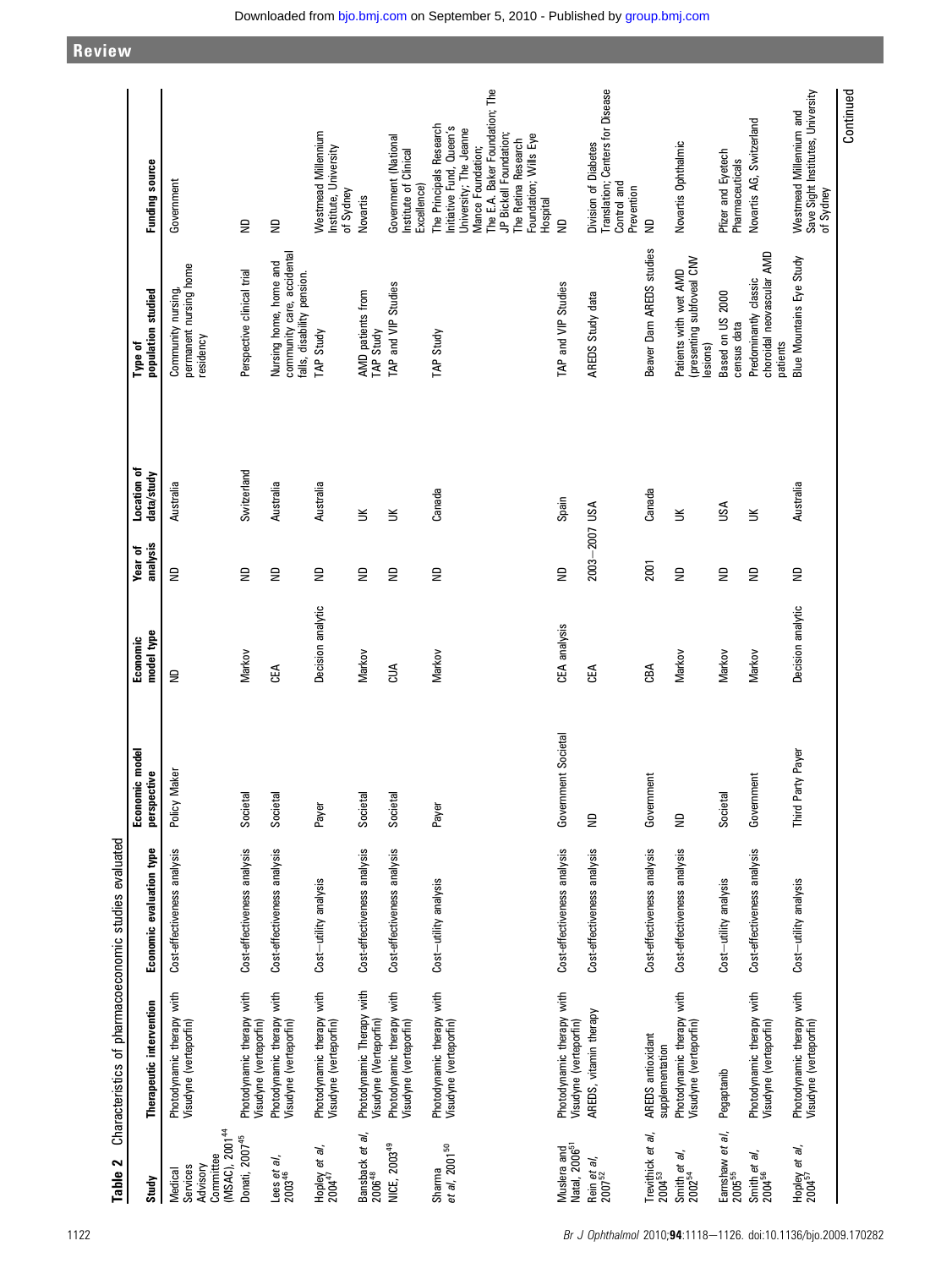| Table 2                                      | Continued                                                                                                  |                                                       |                                                       |                                         |                     |                                             |                                                                                                                                                                                                                                |                                                                                                                                                       |
|----------------------------------------------|------------------------------------------------------------------------------------------------------------|-------------------------------------------------------|-------------------------------------------------------|-----------------------------------------|---------------------|---------------------------------------------|--------------------------------------------------------------------------------------------------------------------------------------------------------------------------------------------------------------------------------|-------------------------------------------------------------------------------------------------------------------------------------------------------|
| Study                                        | Therapeutic intervention                                                                                   | Economic evaluation type                              | Economic model<br>perspective                         | model type<br>Economic                  | analysis<br>Year of | Location of<br>data/study                   | population studied<br>Type of                                                                                                                                                                                                  | Funding source                                                                                                                                        |
| रू,<br>đ<br>Sharma<br>$\mathbf{2005}^{58}$   | Retaane (Anecortave acetate) Cost-effectiveness analysis                                                   |                                                       | Societa                                               | Decision analytical<br>(time trade off) | g                   | USA                                         | Phase III dinical trial                                                                                                                                                                                                        | g                                                                                                                                                     |
| Busbee et al,<br>2003 <sup>59</sup>          | Argon laser therapy (macular Cost-utility analysis<br>photo-coagulation)                                   |                                                       | maker<br>Policy                                       | Markov                                  | å                   | USA                                         | MPS Studies                                                                                                                                                                                                                    | Premier's Award for Excellence;<br>Principal's Initiative Research<br>Fund, Queen's University<br>Development Fund; The<br><b>Retina Research and</b> |
| Greiner, 2001 <sup>60</sup>                  | Photodynamic therapy with<br>Visudyne (verteporfin)                                                        | Cost-effectiveness analysis                           | Societa                                               | Markov                                  | 1998                | Switzerland                                 | Homes of older people or<br>blind                                                                                                                                                                                              | g                                                                                                                                                     |
| Brown et al,<br>$2005^{61}$                  | Photodynamic therapy with<br>Visudyne (verteporfin)                                                        | Cost-utility analysis                                 | Third party payer                                     | Time trade off utility<br>analysis      | ₽                   | USA                                         | AMD with subfoveal CNV<br>patients                                                                                                                                                                                             | Non-Profit Organisation;<br>Eye Research Institute                                                                                                    |
| Earnshaw et al,<br>$\mathbf{2005}^{62}$      | Photodynamic therapy with<br>Visudyne (verteporfin)                                                        | Cost-effectiveness analysis                           | Societa                                               | Markov                                  | $\epsilon$          | USA                                         | US 2000 census                                                                                                                                                                                                                 | Pfizer and Eyetech<br>Pharmaceuticals                                                                                                                 |
| Moore, 2001 <sup>63</sup><br>Meads and       | Visudyne (verteporfin), Argon<br>aser therapy (macular photo-<br>Photodynamic therapy with<br>coagulation) | Cost-effectiveness analysis,<br>cost-utility analysis | (Regional Evaluation Panel)<br>Government perspective | Decision analytic;<br>З                 | 1993-2000 USA, UK   |                                             | TAP study                                                                                                                                                                                                                      | $\trianglerighteq$                                                                                                                                    |
| Wolowacz et al,<br>$2007^{13}$               | Pegaptanib                                                                                                 | Cost-effectiveness                                    | Government                                            | Markov                                  | ₽                   | $\leq$                                      | better-seeing eye of $\leq 6/12$<br>000 patients with a best-<br>corrected VA in their                                                                                                                                         | Pfizer                                                                                                                                                |
| Brown et al,<br>2007 <sup>64</sup>           | Intravitreal pegaptanib therapy,<br>Laser photo-coagulation,<br>photodynamic Therapy                       | Cost—utility                                          | ₽                                                     | Time trade-off utility<br>analysis      | ξ                   | USA                                         | pegaptanib for neovascular age-<br>related macular degeneration<br>photodynamic therapy study<br>Participants in the macular<br>treatment of age-related<br>macular generation with<br>photocoagulation study<br>study,        | ₽                                                                                                                                                     |
| Raftery <i>et al</i> ,<br>2007 <sup>65</sup> | Ranibizumab (Lecuntis),<br>Bevacizumab (Avastin)                                                           | Cost-effectiveness                                    | ₽                                                     | Markov                                  | g                   | $\leq$                                      | ANCHOR trial                                                                                                                                                                                                                   | g                                                                                                                                                     |
| Meads <i>et al</i> ,<br>2003 <sup>66</sup>   | Photodynamic Therapy with<br>Visudyne (verteporfin)                                                        | Cost-effectiveness analysis                           | Government                                            | Decision analytic                       | 2001                | USA, UK, Netherlands,<br>Australia, Denmark | ₽                                                                                                                                                                                                                              | <b>NICE/NHS</b>                                                                                                                                       |
|                                              |                                                                                                            |                                                       | دیا۔<br>منصد                                          |                                         |                     |                                             | ANCHOR, Anti-VEGF Antibody for the Treatment of Predominantly Classic Choroidal Neovascularization in Age-Related Macutar Degeneration; AREDS, Age-Related Eye Disease Study; MPS, Macular Photocoagulation Study; ND, not des |                                                                                                                                                       |

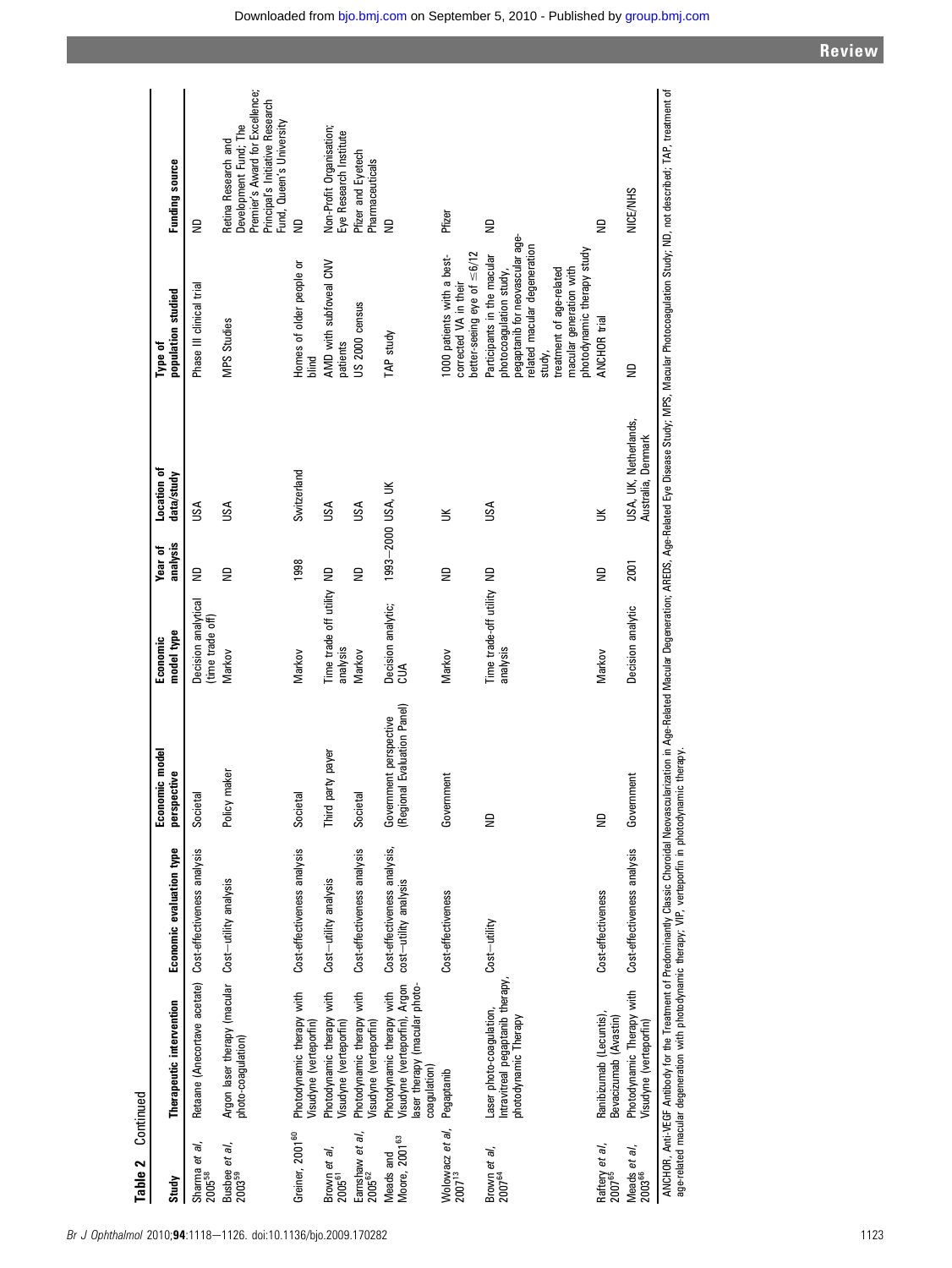#### Table 3 Assessment of quality of pharmacoeconomic studies on age-related macular degeneration therapeutics

| <b>QHES</b> criteria* (weight)                                                                                                                                                                           | <b>Studies missing</b><br>criteria (N) | <b>Studies missing</b><br>criteria (%) |
|----------------------------------------------------------------------------------------------------------------------------------------------------------------------------------------------------------|----------------------------------------|----------------------------------------|
| Was the study objective presented in a clear, specific and measurable manner? (7)                                                                                                                        | 4                                      | 17.39                                  |
| Were the perspective of the analysis (societal, third party payer, etc) and reasons for its selection stated? (4)                                                                                        | 14                                     | 60.87                                  |
| Were variable estimates used in the analysis from the best available source (ie, RCT—Best, Expert Opinion—Worst) (8)                                                                                     | 11                                     | 47.83                                  |
| If estimates came from a subgroup analysis, were the groups prespecified at the beginning of the study? (1)                                                                                              | 11                                     | 47.83                                  |
| Was uncertainty handled by: (1) statistical analysis to address random events; (2) sensitivity analysis to cover a range of<br>assumptions? (9)                                                          | 12                                     | 52.17                                  |
| Was incremental analysis performed between alternatives between resources and costs? (6)                                                                                                                 | 10                                     | 43.47                                  |
| Was the methodology for data abstraction (including value health states and other benefits) stated? (5)                                                                                                  | 8                                      | 34.78                                  |
| Did the analytical horizon allow time for all relevant and important outcomes? Were benefits and costs that went beyond<br>1 year discounted $(3-5%)$ and justification given for the discount rate? (7) | 12                                     | 52.17                                  |
| Was the measurement of costs appropriate and the methodology for the estimation of quantities and unit costs clearly<br>described? (8)                                                                   | 4                                      | 17.39                                  |
| Were the primary outcome measure(s) for the economic evaluation clearly stated and were the major short term, long<br>term and negative outcomes included? (6)                                           | 13                                     | 56.52                                  |
| Were the health outcome measures/scales valid and reliable? If previously tested valid and reliable measures were not<br>available, was justification given for the measures/scales used? (7)            | 17                                     | 73.91                                  |
| Were the economic model (including structure), study methods and analysis, and the components of the numerator and<br>denominator displayed in a clear and transparent manner? (8)                       | 17                                     | 73.91                                  |
| Were the choice of economic model, main assumptions and limitations of the study stated and justified? (7)                                                                                               | 10                                     | 43.47                                  |
| Did the author(s) explicitly discuss direction and magnitude of potential biases? (6)                                                                                                                    | 14                                     | 60.87                                  |
| Were the conclusions/recommendations of the study justified and based on the study results? (8)                                                                                                          | 2                                      | 8.69                                   |
| Was there a statement disclosing the source of funding for the study? (3)                                                                                                                                |                                        | 39.13                                  |

Overall intraclass correlation  $(\alpha)$ : 0.807 (95% CI 0.760 to 0.966).

\*Criteria and rating scale developed by Chiou et al.<sup>31</sup>

to locate. However, given that we used a broad screening strategy, it is unlikely that these data are incomplete. Third, since the reviewers were not blinded to journal or author at the second stage of review, this may be a source of bias. Fourth, it should be noted that our study is limited by our inclusion of any and all types of therapeutic interventions of AMD, as well as by differences in the characteristics of the populations and study designs in the economic analysis evaluated. Since the QHES is primarily an instrument for measuring internal validity of a given economic analysis, these differences in population

Table 4 Independent predictors of study quality

| <b>Variable</b>                                               | Percentage | Mean<br>quality score | SD   |
|---------------------------------------------------------------|------------|-----------------------|------|
| Study type was clinical trial*                                | 60.8       | 74.7                  | 11.4 |
| Study type was observational study*                           | 39.1       | 52.6                  | 16.5 |
| Statistics clearly presented <sup>+</sup>                     | 58.9       | 74.3                  | 12.3 |
| Statistics not clearly presented +                            | 42.1       | 53.1                  | 16.2 |
| Prospective study design                                      | 56.5       | 71.3                  | 13.5 |
| Retrospective study design                                    | 43.5       | 59.2                  | 19.7 |
| Use of Decision Analysis Software<br>package                  | 86.9       | 65.9                  | 17.3 |
| Study supported by government funding                         | 44.0       | 70.9                  | 15.1 |
| Study supported by industry funding                           | 56.5       | 61.7                  | 18.5 |
| No of groups: 1 group                                         | 34.8       | 65.0                  | 11.2 |
| No of groups compared: $>1$ group                             | 65.2       | 66.3                  | 20.2 |
| No of authors of study four or less                           | 52.2       | 64.2                  | 21.8 |
| No of authors of study five or more                           | 47.8       | 67.5                  | 12.1 |
| Study author(s) have advanced training in<br>health economics | 73.9       | 69.4                  | 13.4 |
| Study conducted in countries other than<br>the USA            | 69.6       | 65.2                  | 20.2 |
| Study conducted in the USA                                    | 30.4       | 67.0                  | 11.2 |
| Sample size not stated                                        | 40         | 61.6                  | 22.3 |
| Sample size explicitly stated                                 | 60         | 68.7                  | 13.2 |
| Length of follow-up specified                                 | 60.8       | 59.9                  | 22.0 |
| Length of follow-up not specified                             | 39.1       | 69.8                  | 12.7 |

\*Significant at  $\alpha$  = 0.05 (p = 0.002).

 $\frac{1}{2}$ Significant at  $\alpha = 0.05$  (p=0.004).

characteristics and variation in study design or type of therapeutic intervention should not have a significant effect on these data.

A significant strength of our study is our use of a well-validated instrument, the QHES, to evaluate the quality of the pharmacoeconomic literature on AMD therapeutic interventions. As far as we know, this quality instrument has not been used in any previous studies of AMD therapeutics interventions. Our analysis reveals a lack of standardisation among health economic studies of AMD therapeutics.

Economic models of drugs and other clinical interventions are increasingly important. Given that AMD is a chronic and progressive disease, economic modelling is useful for projecting clinical outcomes and associated long-term costs. By using a useful and easily understandable metric such as cost per quality-adjusted life year gained, for example, pharmacoeconomic models can be used for the purpose of comparing different therapeutic options.

Since such considerations are important for policy makers applying the results of models to the payer's population, it is essential that the methodology of health economic models conform to high quality standards. The use of the QHES instrument to report quantitative ratings can be helpful to decision-makers looking for a useful approach to distinguish between economic analyses. Indeed, in a survey of various individuals who regularly evaluated published health economic studies, 76% of those who did not consider themselves experts in health economics found the QHES to be a useful tool.<sup>3</sup>

We offer several recommendations that we suggest would be helpful in improving the quality of future studies, First, we believe that the QHES criteria can be used as a starting template prior to conducting a pharmacoeconomic study to aid researchers as an a priori type of checklist for deciding what components to include in their analysis. Second, given that health economic evaluations attempt to provide hypothetical depictions of clinical reality, it is imperative that more studies provide appropriately detailed information regarding the methods used to obtain the base-case probability estimates, so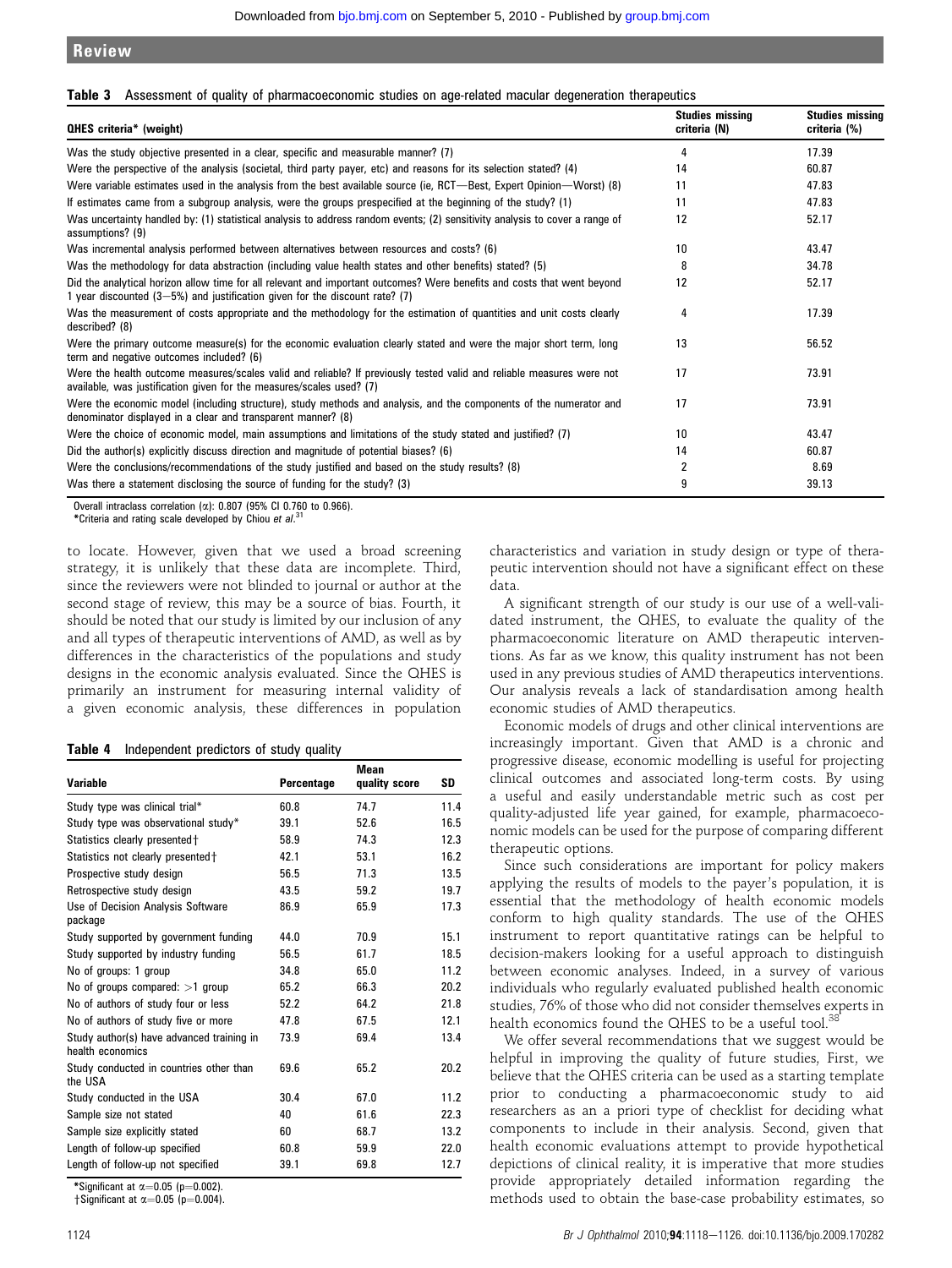that readers can judge whether they reflect valid data that are representative of clinical situations. Third, it should be noted that consensus recommendations regarding the development of economic models and reporting of results have been developed. We suggest that those engaged in conducting economic analyses and modelling should follow these guidelines. Fourth, ideally, it would be a major step forward for the field of health economics analyses, if collaborative networks of scientists engaged in economic modelling in any given area could be formed to better identify sources of variation between studies and work to improve the quality of studies. Thus, for example, a 'pharmacoeconomic AMD therapeutics collaborative network' could engage in dialogue and work collaboratively to improve modelling data and analyses. Finally, we also suggest that clinicians, decision-makers, policy-makers, journal editors and readers of health economic evaluations become familiar with and apply published guidelines for systematic reviews of economic analyses, such as the BMJ's Guideline's for Authors and Peer-Reviewers of Economic Submissions.<sup>33</sup>

In conclusion, our study reveals that the methodological quality of the health economic analysis of AMD therapeutic interventions in the literature is suboptimal. There is considerable variation in methodological rigour between articles, and we have identified several attributes that are predictive of study quality. We have also identified several factors and shortcomings that can be addressed to improve the quality of economic analysis and modelling in this field. This study may be useful for clinicians, health economists, decision and policy-makers in considering health economic analysis of AMD therapeutic interventions and working to improve the quality of economic analysis in ophthalmology.

**Funding** WJF acknowledges funding from the National Eye Institute of the National Institutes of Health, EY017112.

#### Competing interests None.

**Contributors** All authors contributed to the design and conception of the study, reviewed the article critically for important intellectual content and provided approval for the final version. WJF, WT and AMI analysed and interpreted the data. WJF and AMI helped to draft the manuscript. WJF and AMI are guarantors.

**Provenance and peer review** Not commissioned; externally peer reviewed.

#### REFERENCES

- Holz FG, Wolfensberger TJ, Piguet B, et al. Bilateral macular drusen in age-related macular degeneration: prognosis and risk factors. Ophthalmology 1994;101:  $1522 - 8$
- 2. Macular Photocoagulation Study Group. Five-year follow-up of fellow eyes of patients with age-related macular degeneration and unilateral extrafoveal choroidal neovascularization. Arch Ophthalmol 1993;111:1189-99.
- 3. Macular Photocoagulation Study Group. Risk factors for choroidal neovascularization in the second eye of patients with juxtafoveal or subfoveal choroidal neovascularization secondary to age-related macular degeneration. Arch Ophthalmol 1997;115:741-7.
- 4. Bressler NM, Munoz B, Maguire MG, et al. Five-year incidence and disappearance of drusen and retinal pigment epithelial abnormalities: Waterman Study. Arch  $Onbthalmol$  1995:113:301-8.
- 5. **Klein R,** Klein BE, Jensen SC, et al. The five-year incidence and progression of agerelated maculopathy: the Beaver Dam Eye Study. Ophthalmology 1997;104:7-21.
- 6. **Klaver CC,** Assink JJ, van Leeuwen R, et al. Incidence and progression rates of agerelated maculopathy: the Rotterdam Study. Invest Ophthalmol Vis Sci 2001;42:2237-41.
- 7. Klein R, Klein BE, Tomany SC, et al. Ten-year incidence and progression rates of agerelated maculopathy: the Beaver Dam Eye Study. Ophthalmology 2002:109:1767-79.
- 8. Ferris FL 3rd, Fine SL, Hyman L. Age-related macular degeneration and blindness due to neovascular maculopathy. Arch Ophthalmol 1984;102:1640-2.
- 9. **American Academy of Ophthalmology.** Age-related macular degeneration, preferred practice pattern. San Francisco: American Academy of Ophthalmology, 2006. http://www.aao.org/ppp (accessed 30 Oct 2009).
- 10. **Klein R,** Klein BEK, Knudtson MD, et al. Fifteen-year cumulative incidence of agerelated macular degeneration. Ophthalmology 2007;114:253-62.
- 11. **Wang JJ, Foran S, Mitchell P, Age-specific prevalence and causes of bilateral and** unilateral visual impairment in older Australians: the Blue Mountains Eye Study. Clin Experiment Ophthalmol 2000;28;268-73.
- 12. **Mitchell P,** Wang JJ, Smith W, et al. Smoking and the 5-year incidence of agerelated maculopathy: the Blue Mountains Eye Study. Arch Ophthalmol  $2002:120:1357 - 63$
- 13. Wolowacz SE, Roskell N, Kelly S, et al. Cost effectiveness of pegaptanib for the treatment of age-related macular degeneration in the UK. Pharmacoeconomics 2007:25:863-79
- 14. **Buhrmann R,** Hodge WG, Gold D. Forecasting the vision loss epidemic in Canada: current and projected estimates of age-related eye disease: Interim summary tables prepared for the National Coalition on Vision Health 2006.
- 15. Topouzis F, Coleman AL, Harris A, et al. Prevalence of age-related macular degeneration in Greece: The Thessaloniki Eye Study. Am J Ophthalmol  $2006:142:1076-9$
- 16. Kawasaki R, Wang JJ, Aung T, et al. Prevalence of age-related macular degeneration in a Malay population. Ophthalmology 2008;115:1735-41.
- 17. **US Census Bureau.** National population projections, 2008. http://www.census. gov/population/www/projections/2008projections.html (accessed 30 Oct 2009).
- 18. **European Central Bank.** Demographic change in the Euro area: projections and consequences. ECB Monthly Bulletin Oct 2006. http://www.ecb.int/pub/pdf/other/ pp4964\_mb200610en.pdf?d86d6b3376eac6e04a2b65ba00851e73 (accessed 3 Mar 2010).
- 19. Coleman AL, Stone K, Ewing SK, et al. Higher risk of multiple falls among elderly women who lose visual acuity. Ophthalmology 2004;111:857-62.
- 20. Lord SR, Dayhew J. Visual risk factors for falls in older people. J Am Geriatr Soc  $2001 \cdot 49 \cdot 508 - 15$
- 21. Klein BE, Moss SE, Klein R, et al. Associations of visual function with physical outcomes and limitations 5 years later in an older population: the Beaver Dam Eye Study. Ophthalmology 2003;110:644-50.
- 22. **Ivers RQ,** Cumming RG, Mitchell P, et al. Visual impairment and falls in older adults: the Blue Mountains Eye Study. J Am Geriatr Soc 1998;46:58-64.
- 23. **Ivers RQ,** Norton R, Cumming RG, et al. Visual impairment and risk of hip fracture. Am J Epidemiol 2000;152:633-9.
- 24. **Buckley JG,** Elliott DB. Ophthalmic interventions to help prevent falls. Geriatrics  $\theta$ Aging 2006:9:276-80.
- 25. BlueCross BlueShield Association (BCBSA). Technology Evaluation Center (TEC). Special report: Current and evolving strategies in the treatment of age-related macular degeneration. TEC Assessment Program Vol. 20, No 11, Dec 2005. http:// blueweb.bcbs.com/global\_assets/special\_content/tec\_assessments/vol20/20\_11. pdf (accessed 30 Oct 2009).
- 26. Department of Health & Human Services (DHHS). Center for Medicare & Medicaid Services (CMS). CMS manual system. Medicare national coverage determinations. Pub 100.03, Transmittal 9, 2004. http://www.cms.hhs.gov/ transmittals/Downloads/R9NCD.pdf (accessed 30 October 2009).
- 27. National Institute for Clinical Excellence (NICE). Guidance on the use of photodynamic therapy for age-related macular degeneration. London: National Institute for Clinical Excellence (NICE), 2003 Sep 26 (Technology appraisal; no. 68).
- 28. National Institute for Health and Clinical Excellence. Final appraisal determination-ranibizumab and pegaptanib for age-related macular degeneration. UK: National Institute for Health and Clinical Excellence, 2008.
- 29. **Packo KH.** Compounding pharmacies and the law: How did we get into this anti-VEGF pickle? Retina Times 2008;26:18-22.
- 30. **Stroup DF,** Berlin JA, Morton SC, et al. Meta-analysis of observational studies in epidemiology: a proposal for reporting. JAMA 2000;283:2008-12.
- 31. Chiou CF, Hay JW, Wallace JF, et al. Development and validation of a grading system for the quality of cost-effectiveness studies. Med Care 2003;41:32-44
- 32. **Ofman JJ,** Sullivan SD, Neuman PJ, et al. Examining the value and quality of health economic analysis: implications of utilizing the QHES. J Manag Care Pharm  $2003:9:53-61$
- 33. **Drummond MF,** Jefferson TO. Guidelines for authors and peer reviewers of economic submissions to the BMJ. The BMJ Economic Evaluation Working Party. BMJ 1996;313:275-83.
- 34. Drummond MF, Richardson WS, O'Brien BJ, et al. User's guide to the medical literature. XIII. How to use an article on economic analysis of clinical practice. A. Are the results of the study valid? Evidence-Based Medicine Working Group. JAMA 1997:277:1552-7.
- 35. **O'Brien B,** Heyland D, Richardson WS, et al. User's guide to the medical literature. XIII. How to use an article on economic analysis of clinical practice. B. What are the results and will they help me in caring for my patients?  $JAMA$  1997;277:1802-6.
- 36. **Torrance GW,** Blaker D, Detsky A, et al. Canadian guidelines for economic evaluation of pharmaceuticals. Canadian Collaborative Workshop for Pharmacoeconomics. Pharmacoeconomics 1996;9:535-59.
- 37. **Au F,** Prahardhi S, Shiell A. Reliability of two instruments for critical assessment of economic evaluations. Value Health  $2008;11:435-9$ .
- 38. Spiegel BMR, Targownik LE, Kanwal F, et al. The quality of published health economic analysis in digestive diseases: A systematic review and quantitative appraisal. Gastroenterology 2004;127:403-11.
- 39. Peterson LE, Goodman C, Karnes EK, et al. Assessment of the quality of cost analysis literature in physical therapy. Phys Ther 2009;89:733-55.
- 40. **Carlson JJ, Henrikson NB, Veenstra DL, et al. Economic analyses of human genetics** services: A systematic review. Genet Med 2005;7:519-23.